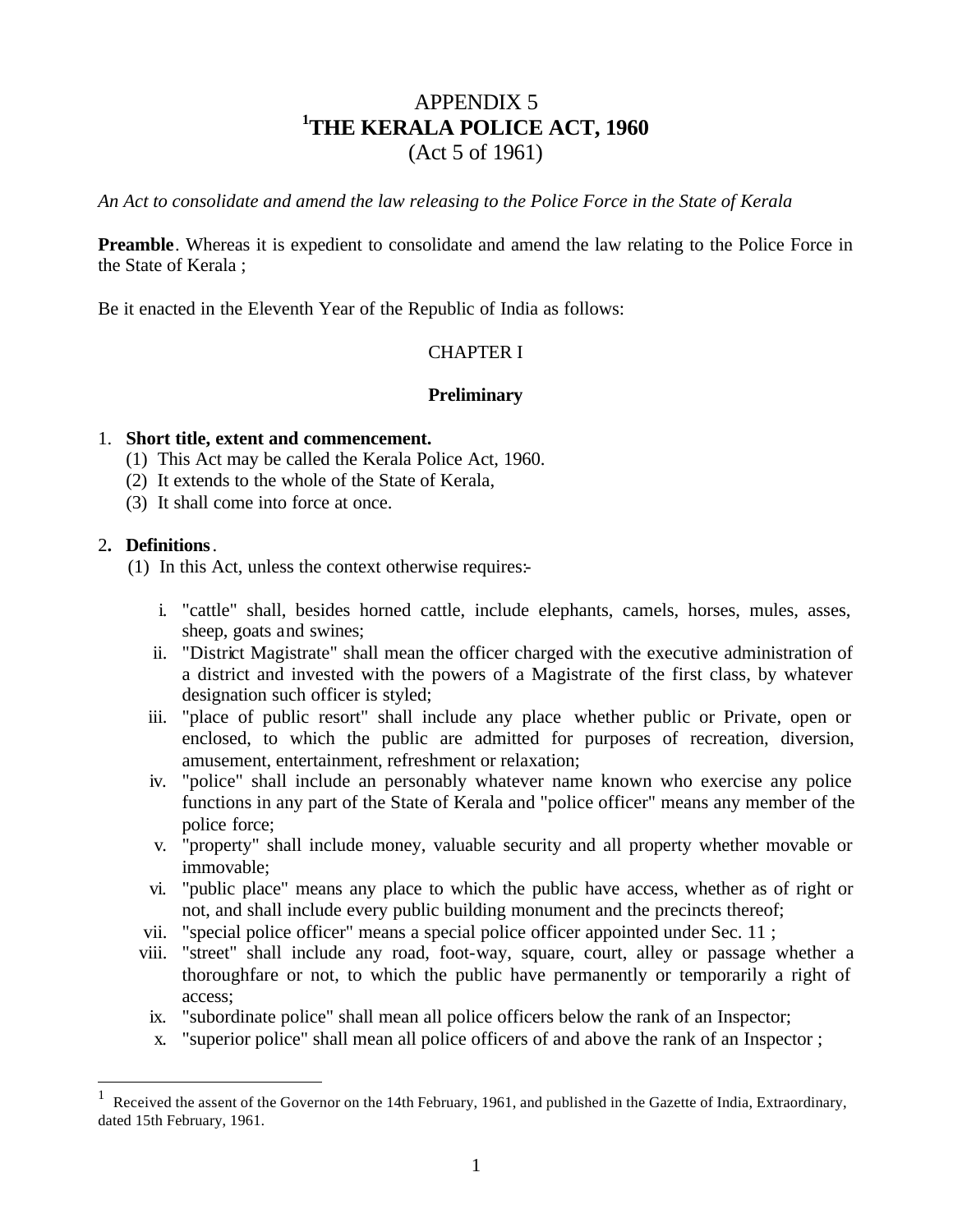- xi. "vehicle" shall include every wheeled conveyance capable of being used on the streets,
- (2) Words and expressions used and not defined in this Act, but define in the Indian Penal Code, 1860, or in the Code to Criminal Procedure, 1898 shall have the meanings respectively assigned to them in those Codes.
- $(1)(3)$  In the application of the provisions of this Act to any area for which a Commissioner of force bas been appointed by Government, references to the Superintendent of Police contained therein shall be construed as references to the Commissioner of Police).

# CHAPTER II

## **Organisation of the Police**

- 3. *Constitution of police force*. The entire police establishment of the State shall be deemed to be one police force and shall consist of such number of superior and subordinate police officers and shall be otherwise constituted in such manner, as may, from time to time, be ordered by the Government.
- 4. *Inspector- general of Police*. The administration of the police throughout the State shall, subject to the control of the Government, be vested in an officer to be styled the Inspector-General of Police (hereinafter referred to as the Inspector-General) and in such superior police officers as the Government shall deem fit.

 $2^{2}$ [(2) Omitted].

- 5. *Control and direction by District Magistrate*. The police force within the local jurisdiction of a District Magistrate shall be under the general control and direction of such Magistrate. In exercising authority under this section, the District Magistrate shall be governed by such rules and orders as the Government may, from time to time, make in this behalf.
- 6. *Dismissal, suspension or reduction of officers of the subordinate police*. Subject to, the provisions of Art. 311 of the Constitution and to such rules as the Government may, from time to time, make under this Act, the Inspector-General, Deputy Inspector-General, Assistant Inspector-General and Superintendents of Police may, at any time, dismiss, remove, suspend or reduce to a lower post or time scale, or to a lower stage in time scale, any officer of the subordinate police whom they shall think remiss or negligent in the discharge of his duty or otherwise unfit for the same, and may order the recovery from the pay of any such police officer of the whole or part of any pecuniary loss caused to the Government by his negligence or breach of orders.
- 7**.** *Subordinate Police officers to receive certificates of office*. (1) Every person appointed as an officer of the subordinate police shall be formally enrolled and shall receive on his enrolment a certificate under the seal of the Inspector-General by virtue of which he shall be vested with the powers, functions and privileges of a Police officer.
	- (2) Such certificate shall cease to have effect whenever the person named in it ceases for any reason to be a Police officer.
	- (3) A Police officer shall not by reason of being suspended from office cease to be a police officer. During the term of such suspension, the powers, functions and privileges vested in

 $\overline{a}$ 

<sup>&</sup>lt;sup>1</sup> Inserted by Kerala Act 3 of 1963, Sec. 2.

 $2$  Omitted by Kerala Act 3 of 1963, See 3.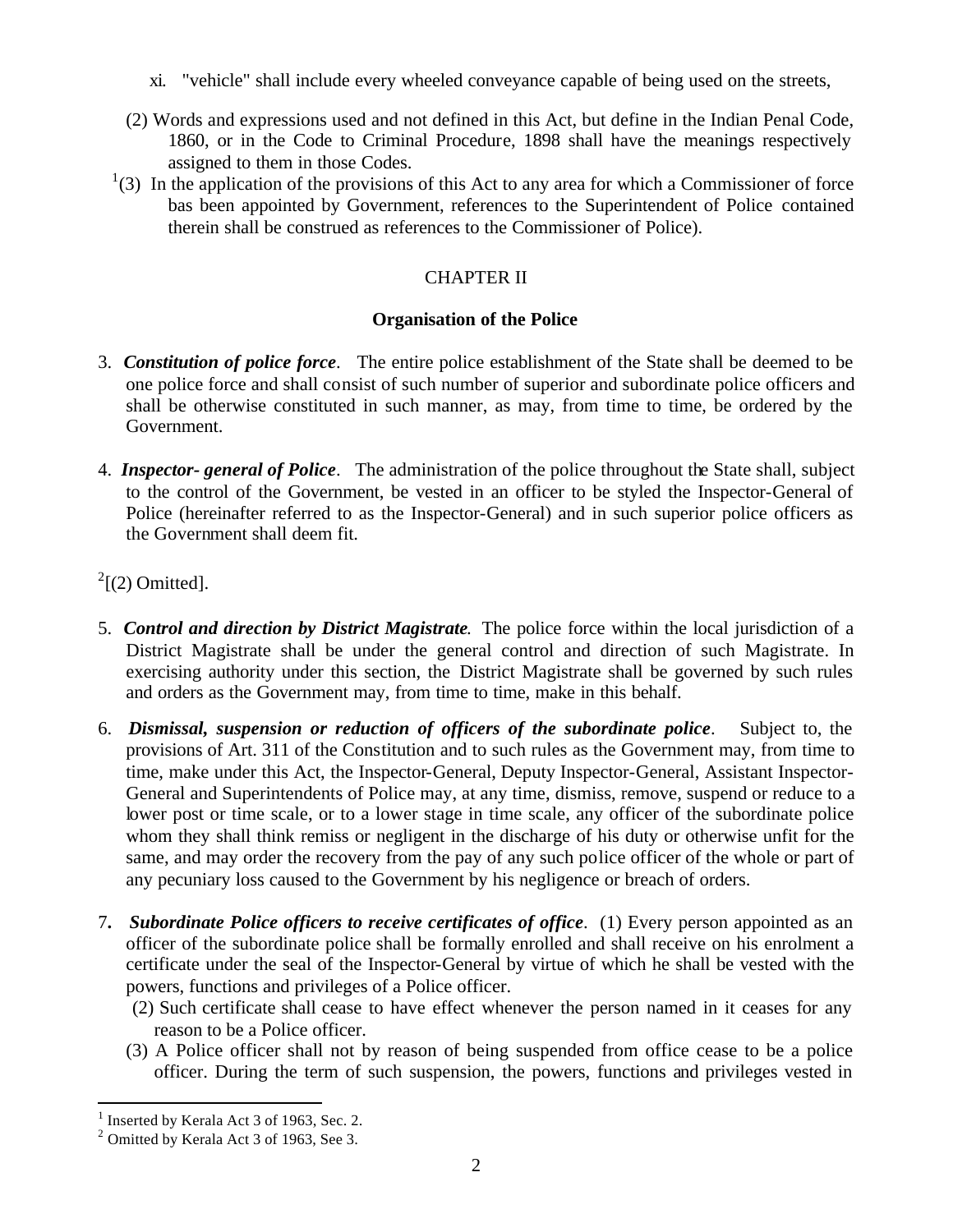him as a Police officer shall be in abeyance, but he shall continue subject to the same responsibilities, discipline and penalties and to the same authorities, as if he had not been suspended.

8. *Additional police officers employed at cost of individuals.* The inspector-General may, if he thinks fit, on the application of any person showing the necessity thereof, depute any additional number of Police officers to keep the peace at any place within the State for such time as he deems necessary. Such force shall be under the orders of the Superintendent of police of the District, and shall be at the charge of the person making the application:

Provided always that it shall be lawful for the person on whose application such deputation shall have been made, on giving thirty days' notice in writing to the Inspector-General, to require that the officers so deputed be withdrawn; and such person shall be relieved from the charge of such additional force from the expiration of such notice.

- 9. *Additional force in neighbourhood of the Railway and other works*. Whenever any railway, canal or other public work or any manufactory or commercial concern is carried on or is in operation, in any part of the State and it appears to the Inspector-General that the employment of additional policeforce in such place or neighbourhood is rendered necessary by the behaviour or reasonable apprehension of the behaviour of the persons employed in such work, manufactory or concern he may, with the sanction of the Government, direct the employment of such additional force, to such place or neighbourhood and maintain the same so long as such necessity continues; and make orders, from time to time, upon the person having the control or custody of the funds used in carrying on such work, manufactory or commercial concern, for the payment of the additional police force so rendered necessary and such person shall thereupon cause payment to be made accordingly.
- 10. *Recovery of moneys payable under Secs. 8 and 9.* (1) All moneys payable under Sec. 8 and Sec. 9 shall be recoverable by the District Magistrate in the manner provided for the recovery of fines under the Code of Criminal Procedure, 1898.
	- (2) All moneys paid or recovered under Sec, 8 and Sec. 9, shall be credited to the Government and shall be applied to the maintenance of the police under such orders as the Government may pass.
- 11. *Special Police officer*. When it appears that any unlawful assembly or riot or disturbance of the peace has taken place, or may be reasonably apprehended, in any place, and that the police ordinarily employed for preserving the peace is not sufficient for its preservation, and for the protection of the inhabitants and the security of property in such place, any Police officer not below the rank of an Inspector may apply to the District Magistrate exercising jurisdiction over the area to appoint as many able-bodied men between the ages of 18 and 5, as such police officer may require, to act as special police officers for such time and in such manner as he may deem necessary ; and it shall be the duty of such Magistrate unless he sees cause to the contrary, to comply with such application:

Provided that no person who bas conscientious objection to serve as a Police officer shall be required to act as such Police officer.

12. *Powers of special police officer*. Every special Police officer so appointed shall receive a certificate in the prescribed form, have the same powers, privileges and protection, and be liable to all such duties and penalties, and be subordinate to the same authorities, as the ordinary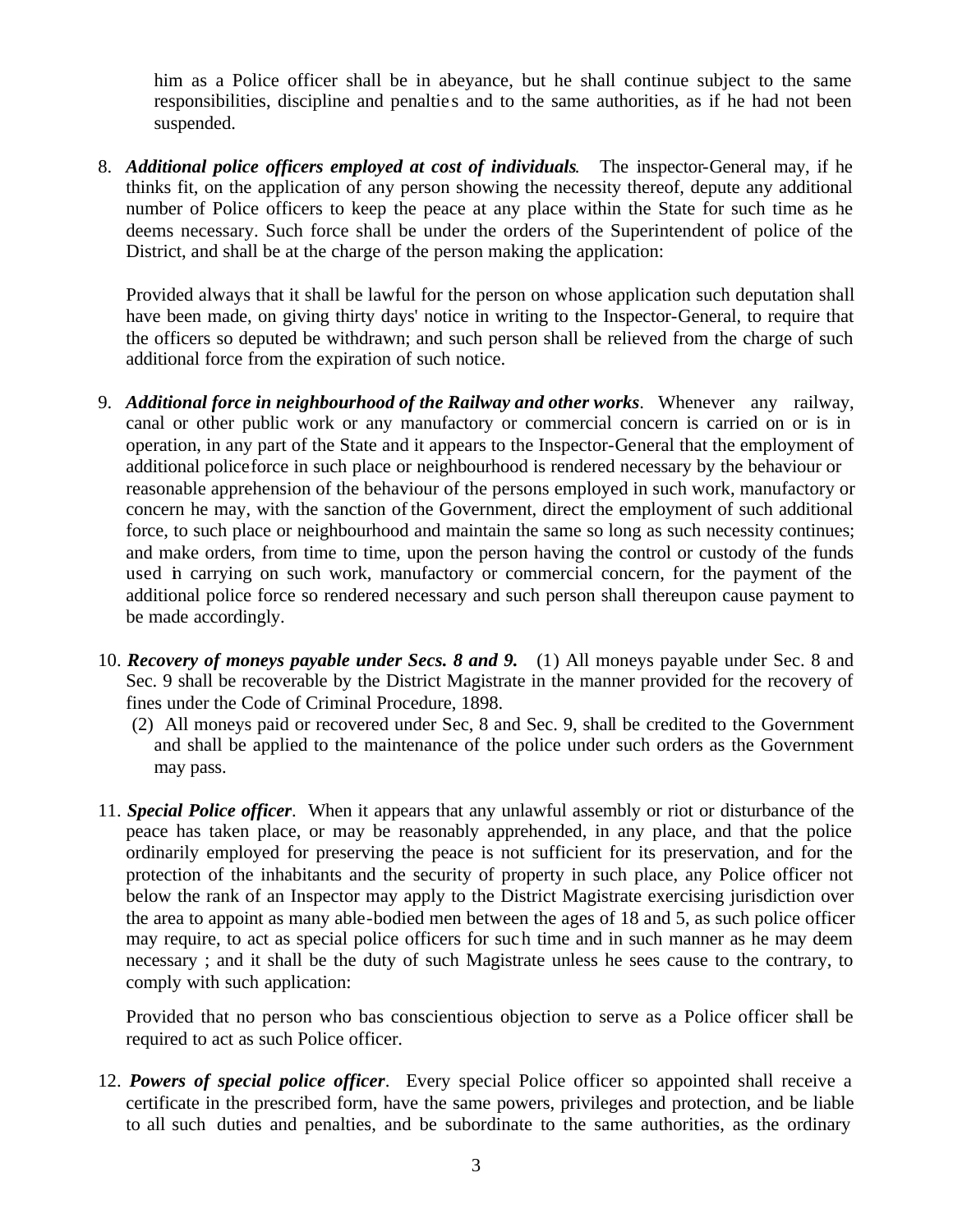officers of Police.

13. *Punishment for refusal to serve*.If any person, being appointed a special Police officer as aforesaid without sufficient excuse, neglects or refuses to serve as such, or to obey such lawful order or direction as may be given to him for the performance of his duties, he shall be liable, upon conviction before a Magistrate, to fine not exceeding fifty rupees for such neglect, refusal or disobedience:

Provided that no person shall be prosecuted for any of the aforesaid offences, unless notice has been served on him to show cause why he should not be prosecuted and an opportunity given to him to be heard.

# CHAPTER III

### *Regulation, Control and Discipline of the Police Force*

14. *Police officer not to resign without leave or notice.* No Police officer shall resign his office or withdraw himself from the duties thereof, unless expressly allowed to do so in writing by the Inspector-General or by such other officer as may be authorised by the Government to grant such permission or unless, except in the case of a special Police officer, he shall have given to his superior officer, notice in writing for a period not less than two months of his intention to do so:

Provided that, if any Police officer produces a certificate signed by a Medical officer empowered by the Government in this behalf declaring such Police officer to be unfit by reason of any disease or mental or physical incapacity for further service in the Police, the necessary written permission to resign shall forthwith be granted to him.

*Explanation.* A Police officer who, being absent on leave, fails without reasonable cause to report himself for duty on the expiration of such leave shall be deemed, within the meaning of this section, to withdraw himself from the duties of his office.

- 15. *Police officers not to engage of other employment.* No Police officer other than a special Police officer shall engage in any employment or office whatever other than his duties under this Act.
- 16. *Inspector-General to control force and make rules.* The Inspector General may, from time to time, subject to the approval of the Government, frame such orders and rules, not inconsistent with this Act, as he may deem expedient, relating to the general government and distribution of the police force, the places of residence, the classification, rank and particular service and. duties of the members thereof, their inspection, the description of arms, accoutrements, and other necessaries to be furnished to them, to the collecting and communicating intelligence and information, for preventing abuse or neglect, and for rendering such force efficient in the discharge of all its duties.
- 17. **Police officers always on duty**. Every Police officer not on leave or under suspension shall, for all purposes of this Act, be considered to be always on duty and may at any time be employed as Police officers in any part of the State.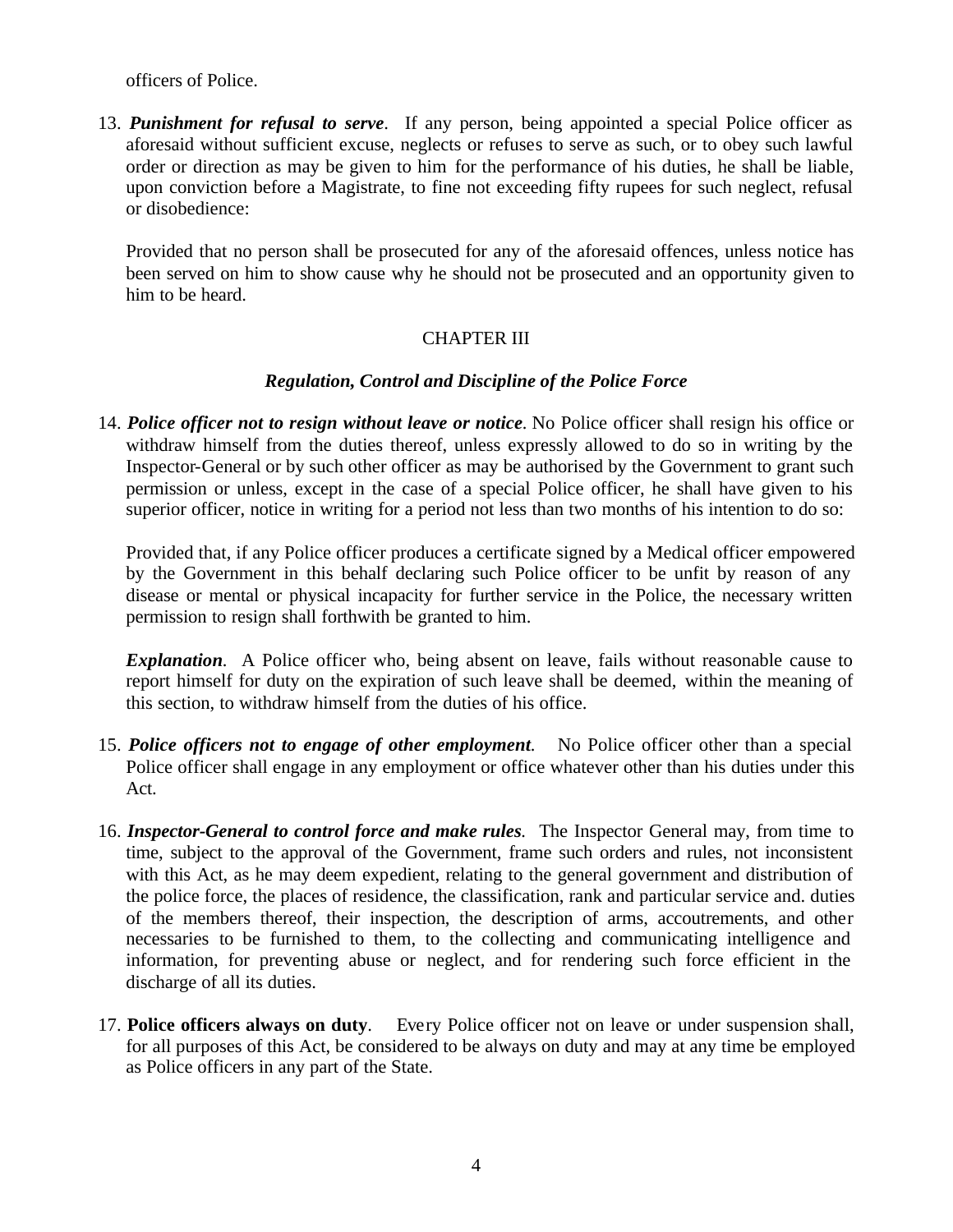## CHAPTER IV

### **Police Regulations** *Rules for Preservation of Order*

- 18. *Powers to make rules for regulation of traffic and for preservation of order in public places, etc.* In any local area in which he thinks fit, the District Magistrate, with the previous sanction of the Government and in consultation with the municipal or other local authority may, from time to time, make rules not inconsistent with this Act, for-
	- (a) licensing and contro1ling persons offering themselves for employment at quays, wharves, landing-places, bus-stands and railway stations, for the carriage of passengers' baggage, and fixing and providing for the enforcement of a scale of charges for the labour of such persons so employed;
	- (b) regulating traffic of all kinds in streets and public places and the use of streets and public places by persons riding, driving, cycling, walking or leading or accompanying cattle so as to prevent danger, obstruction or inconvenience to the public;
	- (c) regulating the conditions under which vehicles may be parked in streets and public places and the use of streets as halting places for cattle;
	- (d) prescribing the number and position of lights to be used on vehicles in streets and public places and regulating and controlling the conveying of timber, poles, ladders, girders, beams or bars, boilers or other unwieldy articles through the streets, and the route and hours for such conveyance;
	- (e) prescribing the roads along which, the hours during which and in times of epidemic, the manner in which, corpses may, or may not be carried;
	- (f) regulating the hours during which and the manner in which any place for the disposal of the dead, or any chathram or other place of public resort may be used so as to secure the equal and appropriate application of its advantages and accommodation, and to maintain orderly conduct, among those who resort thereto;
	- (g) in cases of existing or apprehended epidemic or infectious disease of men or animals, maintaining cleanliness and disinfection of premises by the occupier thereof and residents therein, and the segregation and management of the persons or animals diseased or supposed to be diseased, with a view to prevent the disease or to check the spreading thereof;
	- (h) licensing, controlling or, in order to prevent the obstruction, inconvenience, annoyance, risk, danger or injury to passers-by or the residents in the vicinity, prohibiting-
		- (i) the keeping of places of public resort;
		- (ii) the playing of music in streets and public places;
		- (iii) the operation of loudspeakers in or within hearing of a street or public place;
		- (iv) the illumination of streets and public places and the exteriors of buildings abutting thereon by persons other than the officers of the Government or local authorities;
		- (v) the carrying in the streets and public places of gunpowder or any other explosive substance; and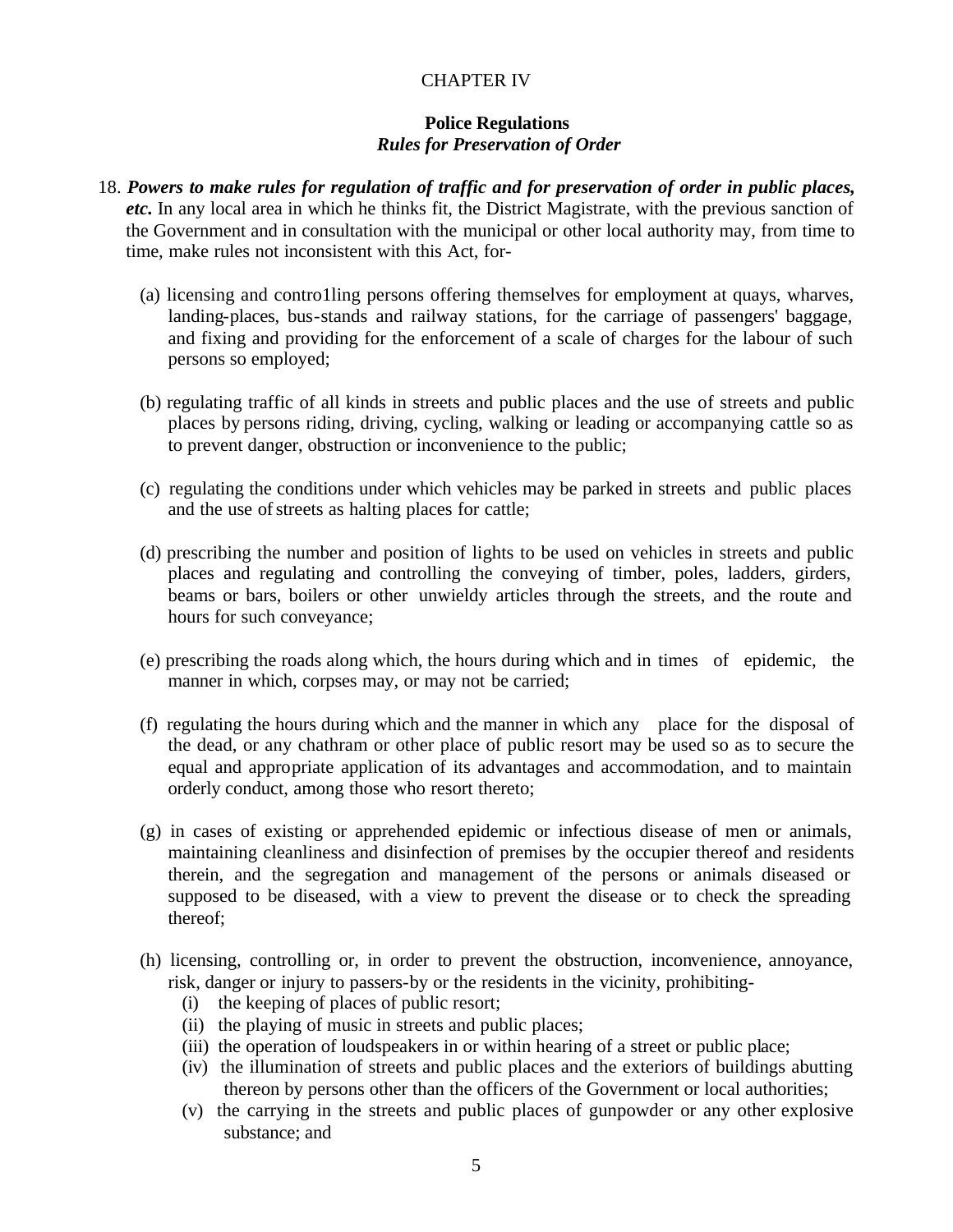- (vi) the blasting of rocks;
- (i) regulating the means of entrance and exit at places of public resort or public assembly, and providing for the maintenance of public safety and the prevention of disturbances therein;
- (j) regulating or prohibiting smoking at places of public resort or public assembly, or in public conveyances.
- (2) Every rule made under this section shall be published in the Gazette and in the manner prescribed by this Act for the publication of public notices.
- 19. *Regulations of public assemblies and processions and music in streets***.** The Superintendent of Police may, as occasion requires, subject to any order or direction, if any, issued by the District Magistrate-
	- (i) direct the conduct of assemblies and processions in any street and specify, by general or special notice, the routes by which and the times at which such procession may pass;
	- (ii) require by general or special notice on being satisfied that any person or class of persons intend to convene or collect an assembly in any street or to form a procession which would in his judgment, if uncontrolled, be likely to cause a breach of the peace, that the persons convening or collecting such assembly or directing or promoting such procession shall not do so without applying for and obtaining a license;

And on such application being made, the Superintendent may issue a license specifying the names of the licensees and defining the conditions on which alone such assembly or procession is to be permitted to take place;

- (iii) prevent obstructions an the occasion of all processions and assemblies and in the neighbourhood of all places of worship during the time of public worship, and in all cases when any street or public place or place of public resort may be thronged or liable to be obstructed; or
- (iv) prohibit or regulate the use of music or sound amplifiers or drums, tom-toms or other noisy instruments in any street or public place and in any private place if their use may cause annoyance to neighbours.
- 20. *Powers to deal with assemblies and processions violating conditions of license***.** (1) Any Magistrate or any Police officer not below the rank of an Inspector or any Police officer in charge of a Police station may stop any procession which violates the conditions of a license granted under Sec. 19 and may order it or any assembly which violates any such conditions as aforesaid to disperse.
	- (2) Any procession or assembly which neglects or refuses to obey any order given under subsection (1) shall be deemed to be an unlawful assembly.
- 21. *Power to prohibit the carrying of swords, spears, etc***.** The District Magistrate may, whenever and for such time as he may consider it necessary to do so for the preservation of the public peace or public safety, by public notice or by order directed to individuals, prohibit-
	- (i) the carrying of swords, spears, bludgeons, guns or other offensive weapons in any public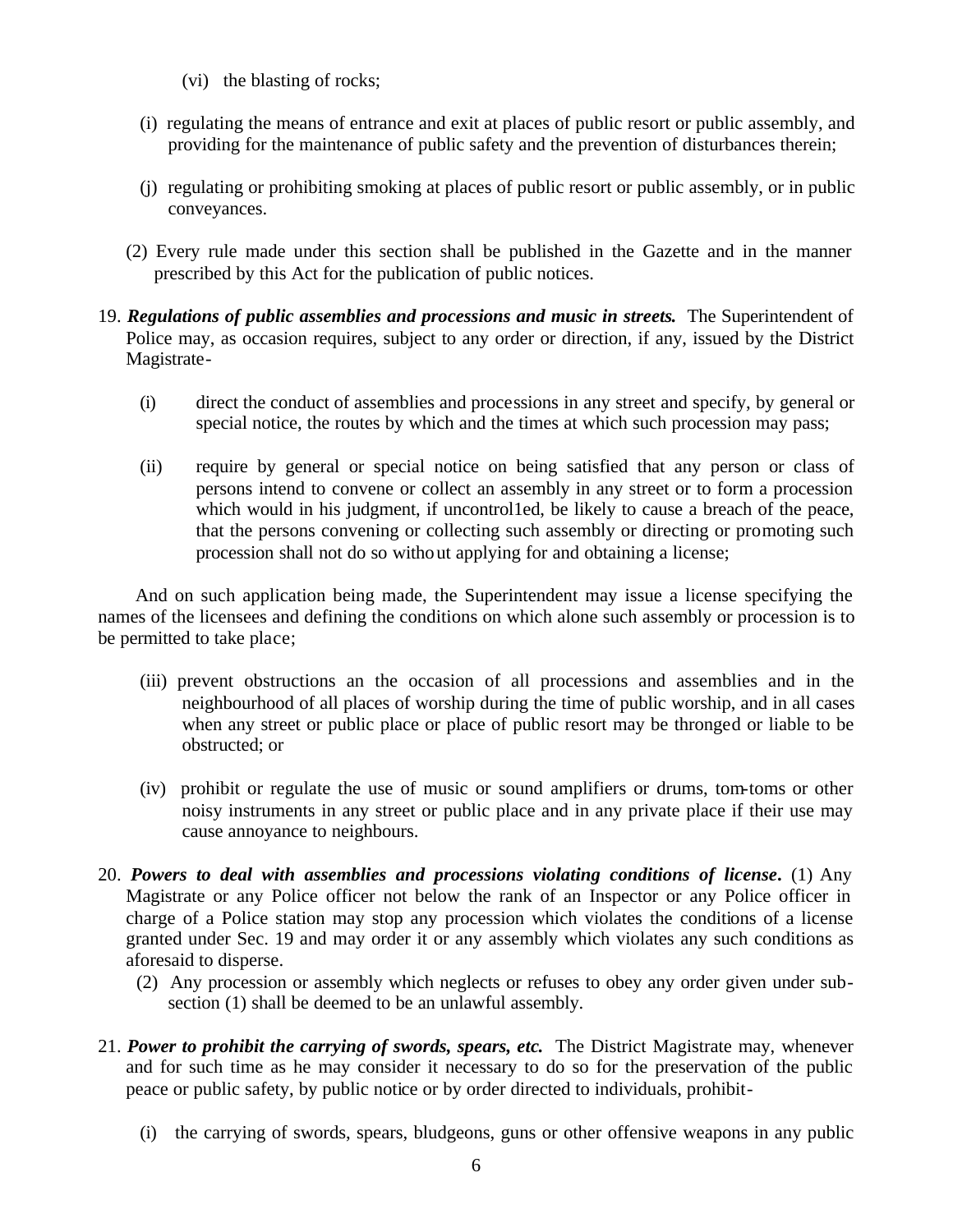place;

- (ii) the carrying, collection and preparation of stones or other articles intended to be used as missiles, or of instruments or means of casting or of impelling missiles;
- (iii) the exhibition of persons, corpses, figures or effigies in any public place; and
- (iv) the public utterance of cries or slogans, singing of songs or playing of music.
- 22. *Power to prohibit delivery of public harangues, etc*. (1) The District Magistrate may, whenever and for such time as be may consider necessary, by public notice or by order directed to individuals, prohibit the delivery of public harangues, the use of gestures or mimetic representations and the preparation, exhibition or dissemination of pictures, symbols, placards or any other object or thing, which-
	- (i) may be of a nature to outrage morality or decency, or
	- (ii) are likely, in the opinion of the Magistrate, to inflame religious animosity or hostility between different classes, or to incite to the commission of an offence, to a disturbance of the public peace, or to resistance to law or lawful authority.
	- (2) No prohibition under this section shall remain in force for more than fifteen days unless the Government, by notification in the Gazette, otherwise direct.
- 23. *Power to prohibit any procession or public assembly*. (1) The District Magistrate may, by order in writing, prohibit any procession or public assembly, whenever and for so long as he considers such prohibition to be necessary for the preservation of the public peace or public safety.
	- (2) No prohibition under this section shall remain in force for more than fifteen days unless the Government, by notification in the Gazette, otherwise direct.
- 24. *Power to reserve any street or public place*. The Inspector-General may, subject to the orders of the Government, by public notice, temporarily reserve for any public purpose any street or public place and prohibit persons from entering the area so reserved save under such conditions as may be prescribed by him.
- 25. *Enforcement of orders issued under Secs. 21 to 24***.** (1) Whenever a notification, order in writing or public notice has been duly issued under Sec. 21, Sec. 22, Sec. 23 or Sec. 24, then-
	- (a) in the case of public notice or order issued under CI. (i), CI. (ii) or CI. (iii) of Sec. 21, or in the case of a public notice issued under Sec. 24, any Magistrate or any Police officer, or
	- (b) in the case of a public notice or order issued under Cl. (iv) of Sec. 21, or under Sec. 22, or in the case of an order issued under Sec. 23. any Magistrate or any Police officer not below the rank of a Sub-Inspector,

may, require any person acting or, about to act contrary thereto to desist or to abstain from such action and, in case of refusal or disobedience, may arrest, such person.

(2) Any Magistrate or Police officer acting under sub-section (1) may also seize anything used or about to be used in contravention of such notification, order or notice as aforesaid, and anything so seized shall be disposed of, as any Magistrate having jurisdiction may order.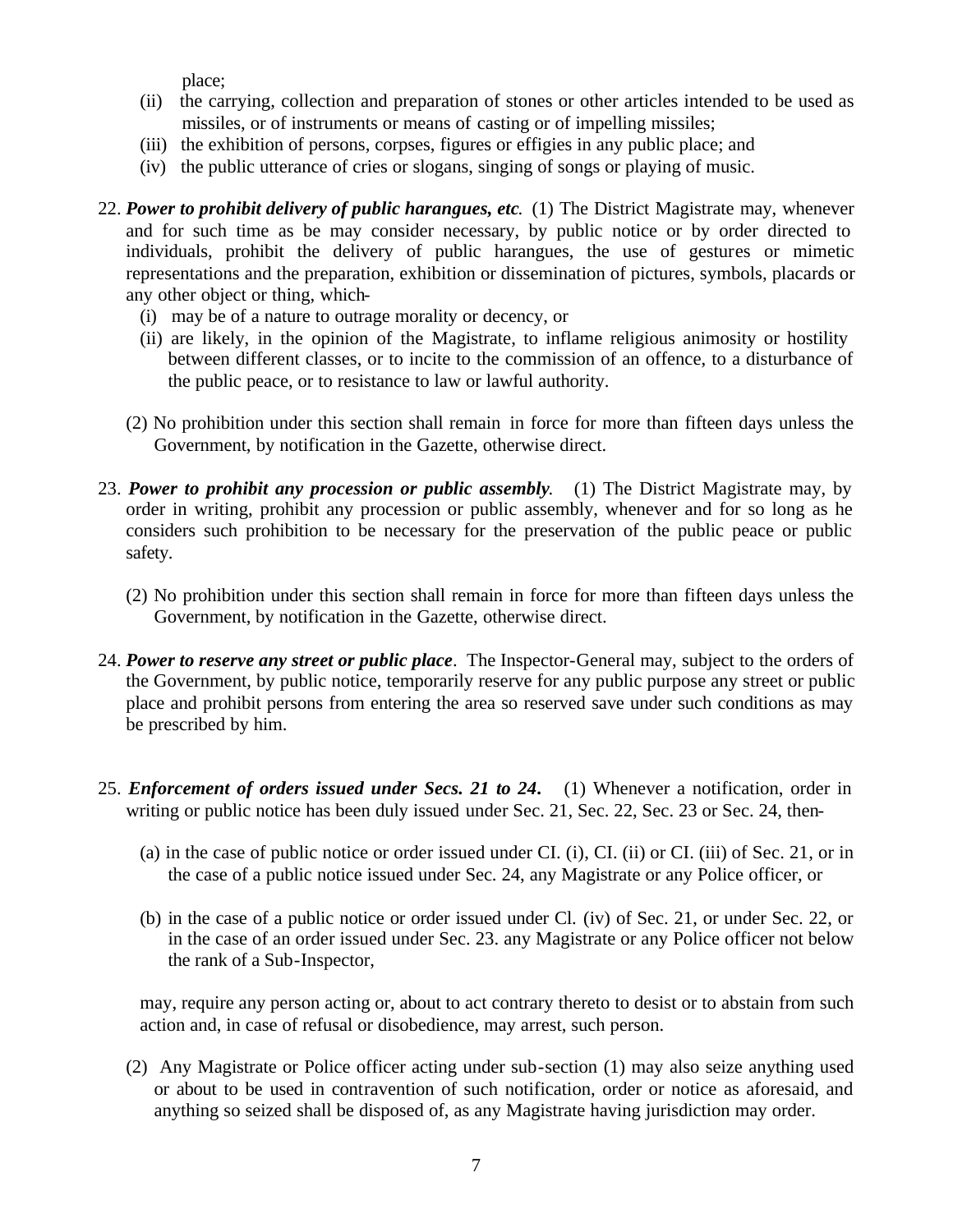- 26. *Power to give directions to prevent disorder at places of public resort or public assembly*. (l) For the purpose of preventing disorder or danger to the persons assembled at any place of public resort or public assembly, the Police officer of highest rank not below the rank of a Sub-Inspector who is present may, subject to such rules, directions and orders as may have been lawfully made, give such reasonable directions as he may think necessary as to the mode of admission of the public to, and for securing the peaceful and orderly conduct of persons attending at such place; and all persons shall be bound to conform to such directions.
	- (2) The Police shall have free access to every such place of public resort or public assembly for the purpose of giving effect to the provisions of sub section (1) and to any direction given thereunder.
- 27. *Issue of orders by District Magistrate for prevention of riot, etc*. In order to prevent or suppress any riot or grave disturbance of the peace, the District Magistrate may temporarily close or take possession of any building or place and may exclude all or any persons therefrom, or may allow access thereto to such persons only and on such terms as he may deem expedient. All persons concerned shall be bound to conduct themselves in accordance with such orders as the District Magistrate may make and notify in the exercise of the authority hereby vested in him.
- 28. *Issue of orders for maintenance of order at religious ceremonials, etc.* (1) In any case of an actual or intended religious or ceremonial or corporate display or exhibition or organised assemblage in any street or public place, as to which or the conduct of or participation in which it appears to the District Magistrate that a dispute or contention exists which is likely to lead to disturbance of the peace, the District Magistrate may give such orders as to the conduct of the persons concerned towards each other and towards the public as he deems necessary and reasonable under the circumstances, regard being had to the apparent legal rights and to any established practice of the parties and of the persons interested. Every such order shall be published in the place wherein it is to operate, and all persons concerned shall be bound to conform to the same.
	- (2) Any order under sub-section (1) shall be subject to a decree, injunc tion or order made by a court having jurisdiction, and shall be recalled or altered on its being made to appear to the District Magistrate that it is inconsistent with a judgment, decree, injunction or order of such court.

# CHA PTER V

### **Executive Powers and Duties of the Police**

## 29. *Duties of Police officers*. It shall be the duty of every Police officer to-

- (a) promptly serve every summons, obey and execute all orders and warrants lawfully issued to him by any competent authority, and endeavour by all lawful means to give effect to the lawful commands of his superior officers;
- (b) collect and communicate, to the best of his ability, intelligence concerning the commission of cognizable offences or designs to commit such offences and lay such information and take such other steps consistent with law and with the orders of his superior officers as shall best be calculated to bring offenders to justice and prevent the commission of cognizable, and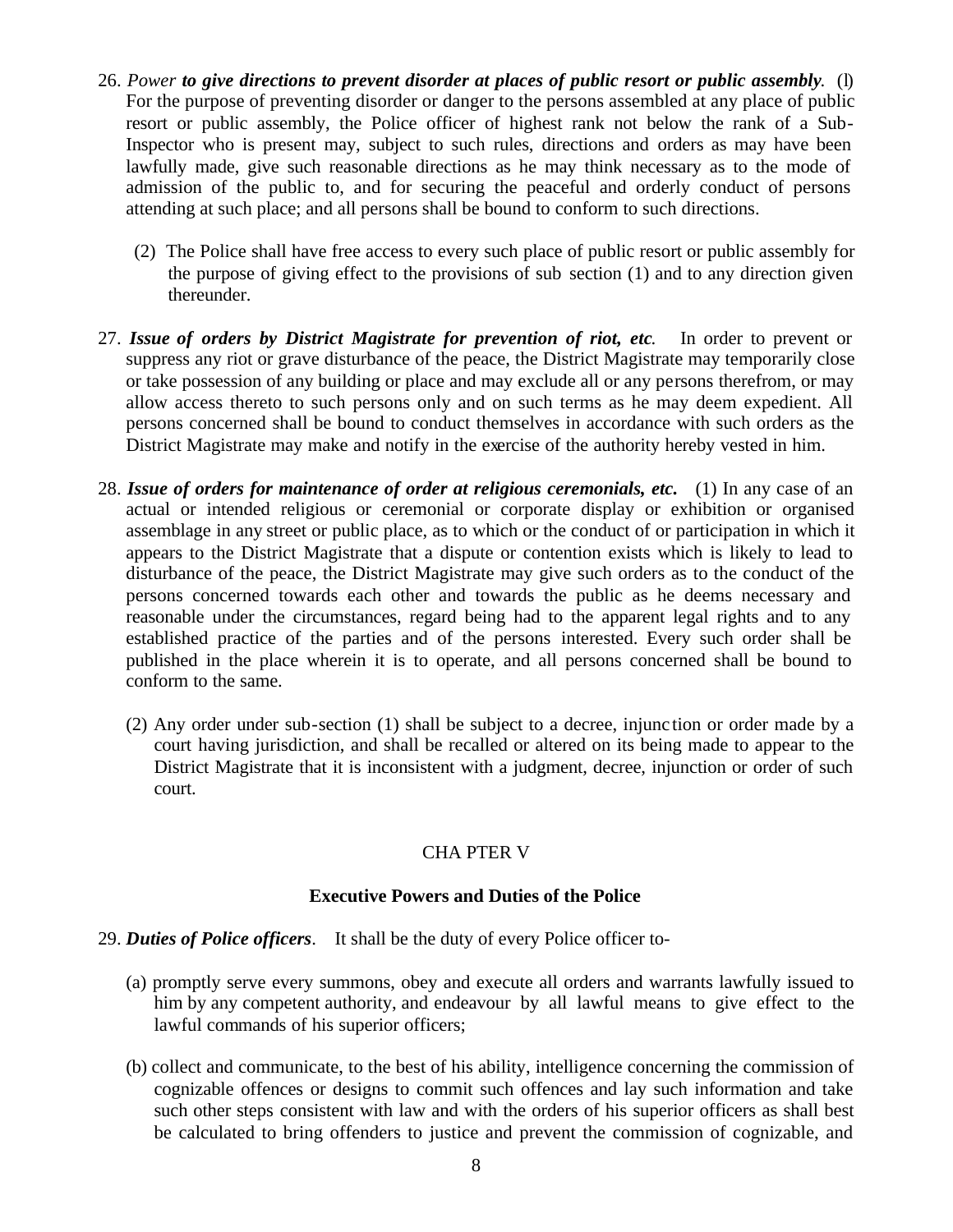within his view, of non-cognizable offence;

- (c) preserve the peace and collect and communicate intelligence affecting or likely to affect the public peace;
- (d) prevent to the best of his ability the commission of public nuis ances ;
- (e) apprehend all persons whom he is legally authorised to apprehend and for whose apprehension sufficient ground exists;
- (f) aid another police officer when called on by him or in case of need in the discharge of his duty in such ways as would be lawful and reasonable on the part of the officer aided;
- (g) discharge such duties as are imposed upon him by any law for the time being in force;
- (h) use his best endeavours to prevent any injury attempted to be committed in his view to any public property or the removal of or injury to any public landmark or mark used for navigation;
- (i) afford every assistance within his power to disabled or helpless persons in the streets and take charge of intoxicated persons and of lunatics at large who appear dangerous or incapable of taking care of themselves;
- (j) take prompt measures to procure necessary help from any person under arrest or in custody who is wounded or sick and, whilst guarding and conducting any such person, to have due regard to his condition;
- (k) arrange for the proper sustenance and shelter of every person who is under arrest or in custody;
- (l) use his best endeavours
	- (i) to prevent any loss or damage by fire, and
	- (ii) to avert any accident or danger to the public;
- (m) regulate and control the track in the streets to prevent obstruction therein and to the best of his ability prevent the infraction of any rule or order made under this Act or under any other law for the time being in force for observance by the public in or near the streets;
- (n) keep order in the streets, and at public bathing, washing and land ing-places, fairs and all other places of public resort, and in places of public worship and the neighborhood thereof during the time of public worship;
- (o) regulate resort to public bathing, washing, and landing-places, prevent overcrowding thereat and in public conveyances and to the best of his ability prevent the infraction of any rule or order lawfully made for observance at any such place or on any such conveyance;
- (p) take charge of all unclaimed property found by or made over to him and to furnish without any unreasonable delay an inventory thereof to a Magistrate;
- (q) prevent entry without reasonable excuse into or on any dwelling house or other building or on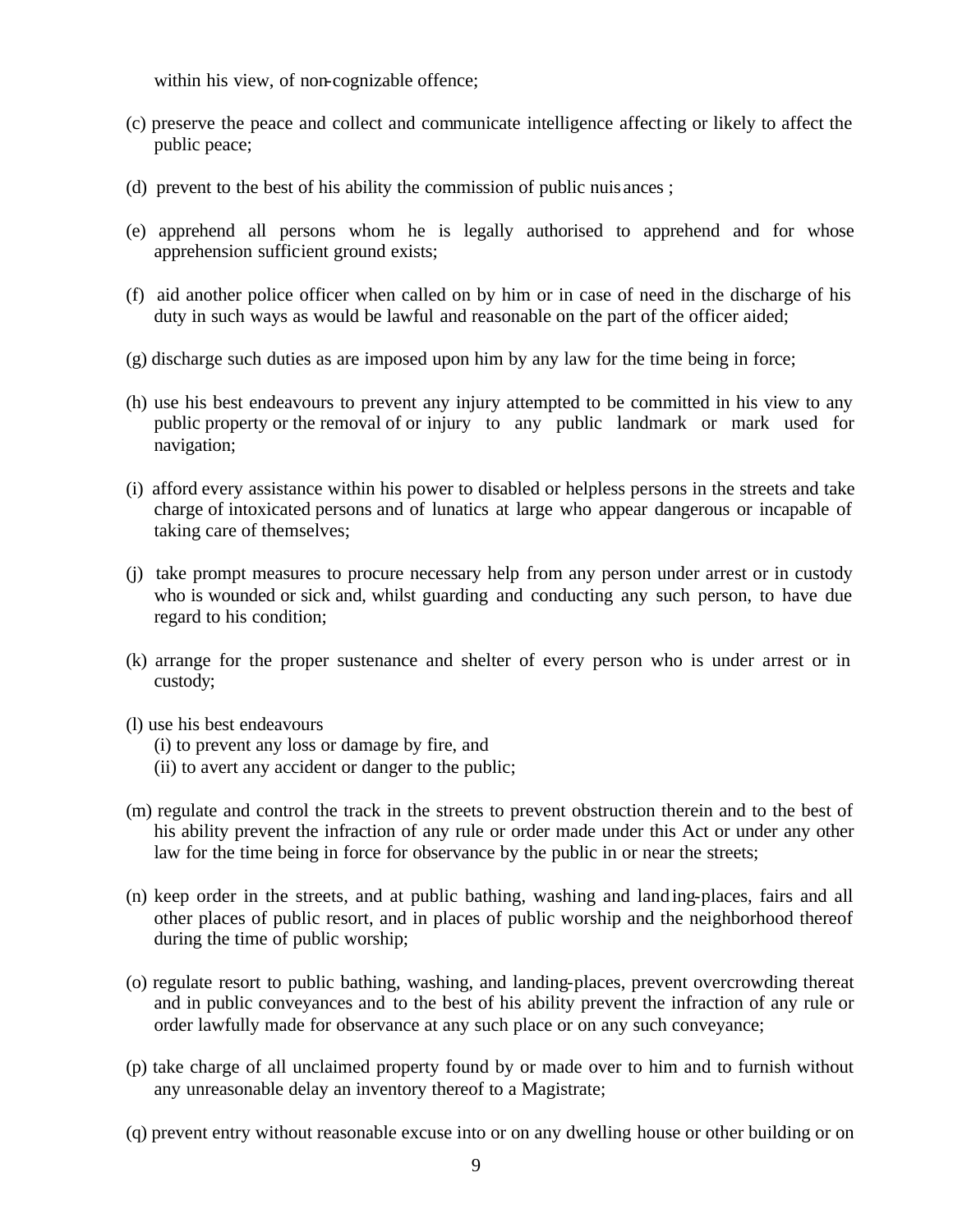any land or ground attached thereto or on any boat, vehicle or vessel, or on any ground, belonging to the Government or appropriated to public purposes; and

- (r) perform all duties imposed on him by rules for the time being in force under this Act in the manner and subject to the conditions therein prescribed.
- 30. *Powers of police on the occasion of fire*. (1) On the occasion of a fire in any locality, any police officer above the rank of a constable or any member of the fire services above the rank of a fireman, may-
	- (a) remove or order the removal of any persons who by their presence interfere with or impede the operations for extinguishing the fire or for saving life or property;
	- (b) c1ose any street or passage in or near which any fire is burning;
	- (c) by himself or those acting under his orders, break into or through or pull down, or use for the passage of houses or other appliances, any premises for the purpose of extinguishing the fire, doing as little damage as possible;
	- (d) cause the mains and pipes of any area to be shut off so as to give greater pressure of water in the place where the fire has occurred ;
	- (e) call on the persons in charge of any fire-engine to render such assistance as may be possible; and
	- (f) generally, take such measures as may appear necessary for the preservation of life and property.
	- (2) Any damage done on the occasion of fire by members of the fire services or of any fire-brigade or by police officers or their assistants in the due execution of their duties shall be deemed to be damage by fire within the meaning of any police of insurance against fire. But nothing in this section shall exempt any police officer or any member of the fire services or of any fire brigade from liability to damages on account of any acts done by him without reasonable cause.
	- (3) All charges on account of establishments and appliances for extinguishing fire maintained by the police under the orders of the Government for general use, and all expenses incurred on the occasion of any fire by the police in the execution of their duty shall, if the duty of extinguishing fire is cast upon any local authority be paid from the fund of that local authority upon the Inspector-General certifying the amount thereof:

Provided that no charges on account of establishments and appliances for extinguishing fire shall be recovered from any local authority which maintains such establishments and appliances and such establishments and appliances are employed for extinguishing fire.

- 31. *Power to deal with property suspected to be stolen*. When in a street or a place of public resort a person has possession or apparent possession of any article which a police officer in good faith suspects to be stolen property, such police officer may search for and examine the same and may require an account thereof, and should the account given by the possessor be manifestly false or suspicious, may detain such article after taking an inventory of the same and attested by two persons of the locality and report the facts to the nearest Magistrate, who shall thereupon make such order respecting the custody or production of the article as he may think proper.
- 32. *Powers to search for stolen property in certain cases without warrant*. In any local area to which this section may be extended by the Government by notification in the Gazette, any police officer above the rank of a constable having reasonable ground to suspect that stolen property is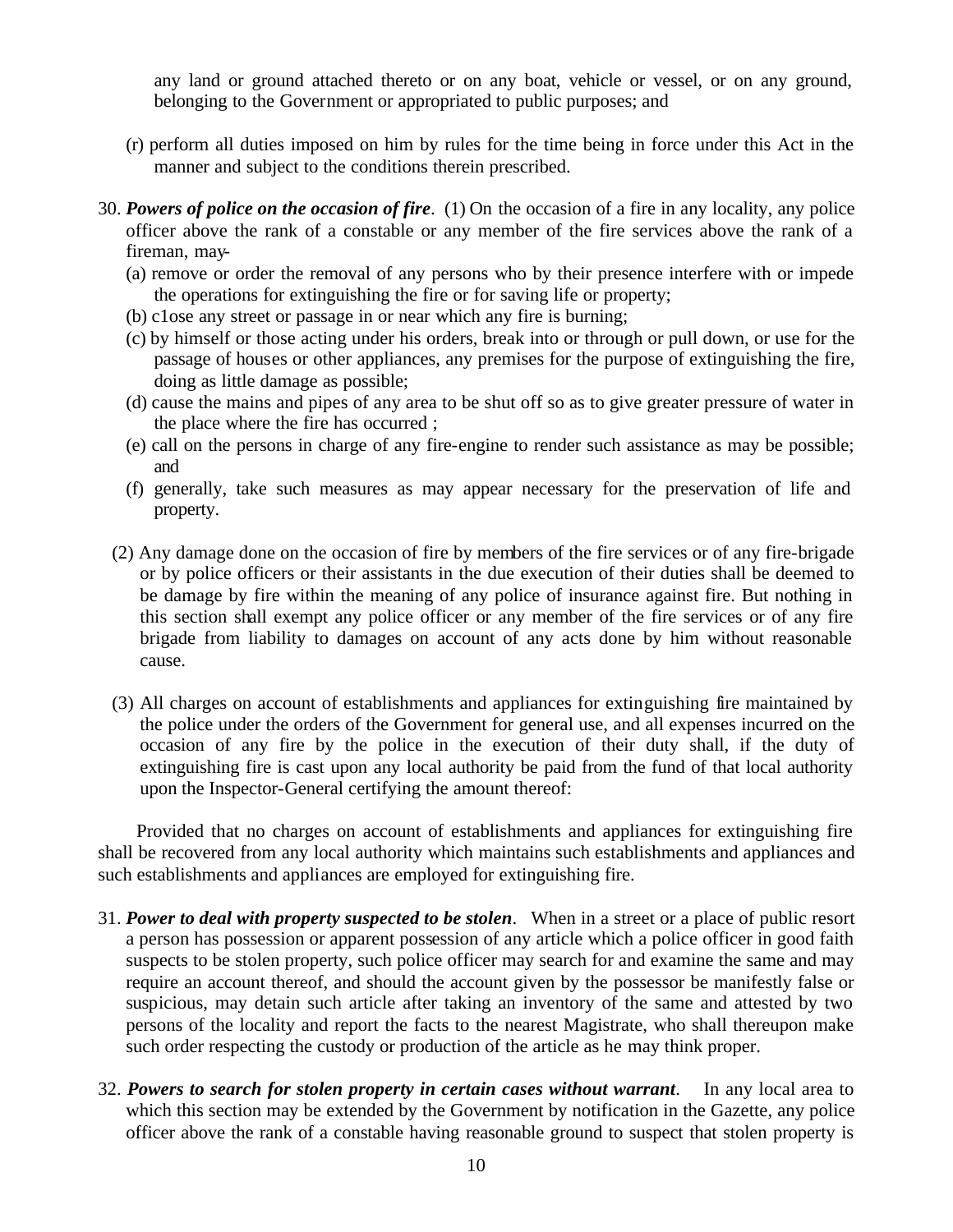concealed or lodged in any dwelling-house or other place, and is likely to be removed before a search-warrant can be obtained, may search such house or place subject to the general provisions in the Code of Criminal Procedure,  $1898$ ,  $1$  relating to searches.

- 33. **Pawn-broker, etc., to report stolen property if tendered for pawn or sale**. Any police officer may deliver to any pawn-broker, dealer if second-hand property or worker in metals, a list of any property believed to have been stolen, and thereupon it shall be the duty of such pawnbroker, dealer or worker as aforesaid, upon any article answering the description of any of the property set forth in any such list being offered him in pawn, for sale or otherwise, to inquire the name and address of the person offering such article, to seize and detain the article, and forthwith to communicate to the nearest police station the fact of such article having been offered and such name and address as may be given by the person offering it. Any pawn-broker, dealer or worker as aforesaid failing to comply with the requirements of this section without reasonable excuse shall be liable on conviction to fine not exceeding fifty rupees for every such offence. Such pawn-broker, dealer or worker as aforesaid may also detain any person offering such article as aforesaid pending the arrival of the police.
- 34. *Police officer above the rank of a constable may enter and inspect liquor-shop, etc. without warrant*. Any police officer above the rank of a constable may for any of the purposes mentioned in Sec. 29 enter and inspect any shop in which liquor or intoxicating drug is kept or sold, gaming-house or other place of resort of loose or disorderly characters without a warrant.
- 35. *Applicability of the provisions of the Code of Criminal Procedure*. The provisions of Secs. 523, 524 and 525 of the Code of Criminal Procedure, 1898, shall, as nearly as may be practicable, apply to all property detained or taken charge of by the police under this Act.
- 36. *A superior police officer may himself perform duties imposed on his inferior, etc*. A police officer may perform any duty assigned by law or by a lawful order to any officer subordinate to him; and in case of any duty imposed on such subordinate, a superior police officer, where it shall appear to him necessary, may aid, supplement, supersede or prevent any action of such subordinate by his own action or that of any person lawfully acting under his command or authority, whenever the same shall appear necessary or expedient for giving more complete or convenient effect to the law or for avoiding an infringement thereof.
- 37. *Police officer may lay information, etc*. Any police officer may lay any information before a Magistrate, and apply for a summons, warrant, search warrant or such other legal process as may by law issue against any person committing an offence.
- 38. *Persons bound to conform to reasonable directions of police***.** (1) All persons shall be bound to conform to the reasonable direction of a police officer given in fulfilment of any of the duties enjoined on, or in exercise of any of the powers vested in him under this Act.
	- (2) A police officer may restrain or remove any person resisting or refusing or omitting to conform to any such direction as aforesaid.

 $\overline{a}$ 

<sup>1</sup> Now Code of Criminal Procedure, 1973.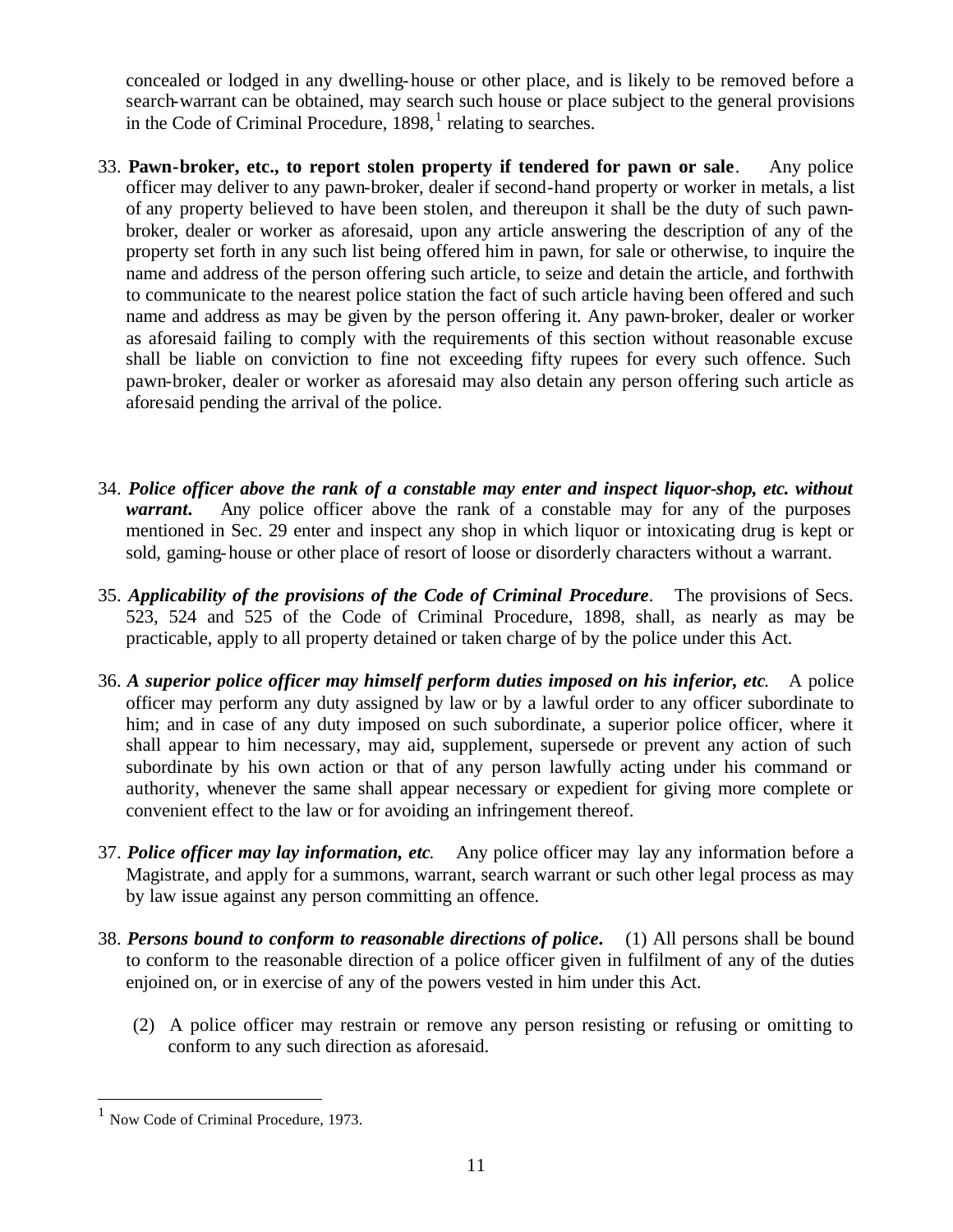### CHAPTER VI

### **Offences and Punishments**

- 39. *Certificate, arms, etc, to be delivered up by person ceasing to be a police officer***.** (1) Every member of the police force shall on suspension or on ceasing to belong thereto, forthwith deliver up to his immediate superior officer his certificate and all clothing, accoutrements and other articles supplied to him for the execution of his duty, and in default thereof, shall on conviction be liable to fine not exceeding two hundred rupees or to imprisonment for a term which may extend to six months, or to both.
	- (2) The Inspector-General or any Magistrate may issue a warrant to search for and seize, wherever they may be found, any certificate, arms or accoutrements, clothing or other necessary articles not delivered up as required by sub-section (1). Every warrant so issued shall be executed in accordance with the provisions of the Code of Criminal Procedure, 1898.
	- (3) Nothing in this section shall be deemed to apply to any article which under the orders of the Inspector-General has become the property of the person to whom the same was furnished.
- 40. *Unlawful assumption of police functions, personation of police, etc*. Every person not being, or having ceased to be a police officer, who-
	- (i) unlawfully assumes any function or power belonging to the police;
	- (ii) has in his possession any distinctive article of the dress or accoutrement directed to be worn exclusively by the police without being able to account satisfactorily for the possession thereof ;
	- (iii) except for purposes of entertainment, puts on the dress of any police officer, or any dress designed to represent it or to be taken for it; or
	- (iv) otherwise personates the character or acts the part of any police officer except for purposes of entertainment;

shall on conviction, be liable to fine not exceeding two hundred rupees, or to imprisonment for a period which may extend to six months, or to both.

## 41. *Penalties for neglect of duties, etc***.** Any police officer who-

(a) contravenes the provision of Sec. 15 ;

- (b) is guilty of cowardice ;
- (c) resign his office or withdraws himself from the duties thereof in contravention of Sec. 14 ;
- (d) is guilty of any wilful breach or neglect of any provision of law or any rule or order which it is his duty as such police officer to serve or obey; or .
- (e) is guilty of any violation of duty for which no punishment is expressly provided,

shall on conviction be liable to imprisonment for a term which may extend to three months, or to fine which may extend to one hundred rupees, or to both.

## 42. *Vexatious entry, search, arrest, etc., by police officers***.** Any police officer who-

- (a) without lawful authority or reasonable cause, enters or searches, or causes to be entered or searched any building, vessel, tent or place;
- (b) vexatiously and unnecessarily seizes the property of any person;
- (c) vexatiously and unnecessarily detains, searches or arrests any person; .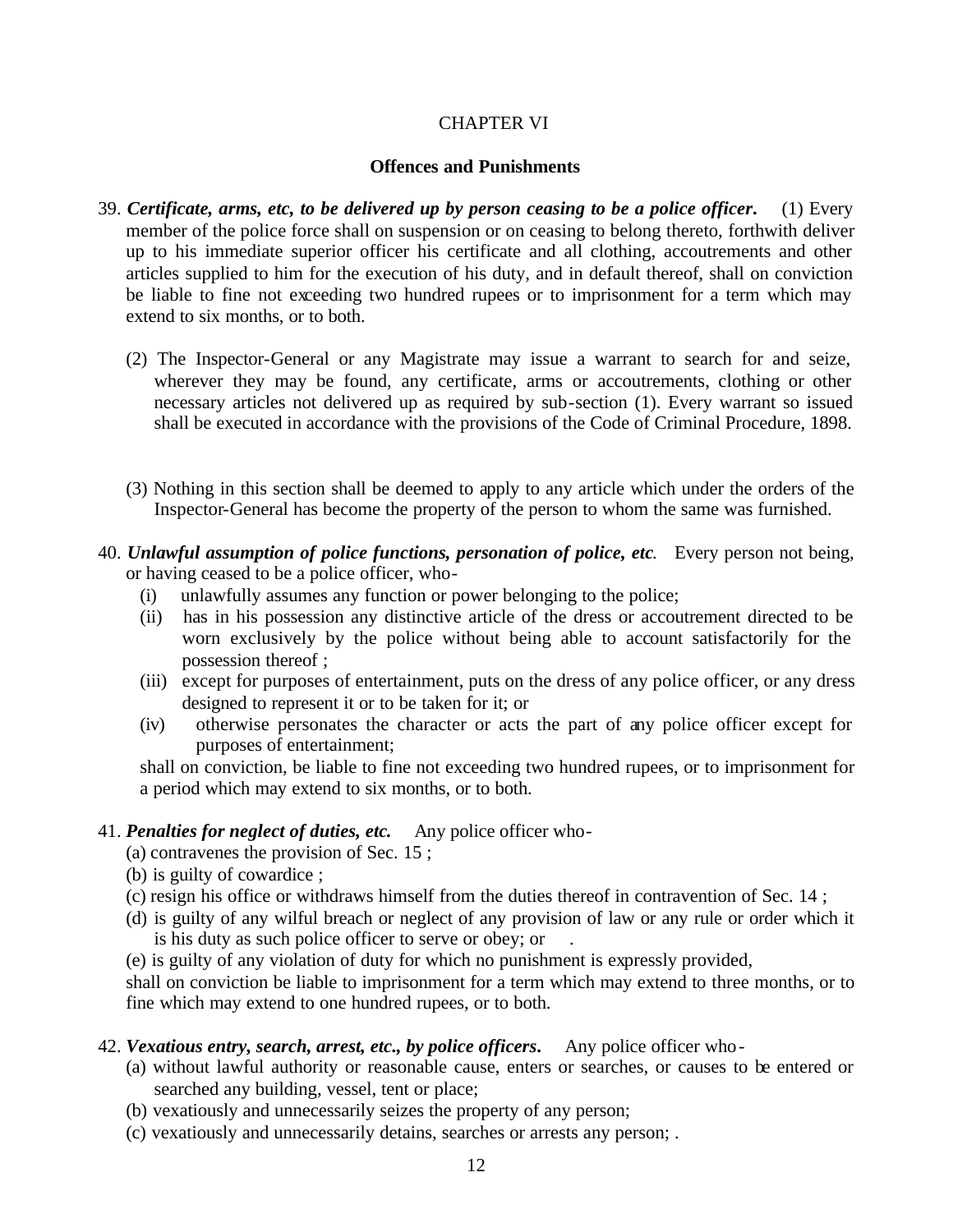- (d) vexatiously and unnecessarily delays forwarding any person arrested to a Magistrate or to any other authority to whom he is legally bound to forward such person; .
- (e) offers any unnecessary personal violence to any person in his custody;
- ( f) holds out any threat or promise not warranted by law to an accused person;
- (g) maliciously and without probable cause prefers any false, vexatious or frivolous charge or information against any individual; or
- (h) knowingly and wilfully and with evil intent exceeds his powers;

shall on conviction for every such offence be punished with imprisonment for a term which may extend to six months, or with fine which may extend to five hundred rupees, or with both.

- 43. *Penalty for receiving unauthorized fees, etc***.** Any police officer who on any pretext, or under any circumstance, directly or indirectly, collects or receives any fee, gratuity, diet-money, allowance or recompense, other than he may be duly authorised to collect or receive, shall on conviction be liable, to fine not exceeding six months' pay, or to imprisonment for a term which may extend to six months, or to both.
- 44. *Penalty for extortion***.** Any police officer who, directly or indirectly, extorts, exacts, seeks or obtains any bribe, perquisite or unauthorised reward or consideration, by any threat or pretence, for doing or omitting or delaying to do any act which it may be his duty to do or cause to be done, or for withholding or delaying any information which he is bound to give or communicate, or who attempts to commit any of the offences above said, shall on conviction be liable to fine not exceeding twelve months' pay or to imprisonment for a term which may extend to twelve months, or to both.
- 45. *Penalty for false alarm of fire*. (1) Whoever gives to causes to be given to any police officer or to any fire-brigade or to any member thereof or of any member of the fire services, whether by means of a street fire-alarm, statement, message or otherwise, any alarm of fire which he knows to be false, or does not believe to be true, shall on conviction be liable to fine which may extend to fifty rupees.
	- (2) Whoever is convicted under this section after having been previously convicted thereunder, shall be liable to simple imprisonment for a term which lay extend to six months and shall also be liable to a fine.
- 46. *Punishment for certain offences on streets and open places*. Whoever any street or open place, within the limits of any local area to which this section may be extended by the Government by notification in the Gazette, does any of the following acts shall, on conviction, be liable to imprisonment or a term which may extend to eight days or to fine which may extend to fifty rupees or to both, provided that no such act done in any place other than street shall be punishable as aforesaid unless such act causes or is likely to use obstruction, inconvenience, annoyance, risk, danger, or damage to the residents or passersby-
	- (i) slaughters any cattle, cleans any carcass, article of furniture or vehicle, or grooms any, animal;
	- (ii) makes or repairs any vehicle or part of a vehicle (unless when in the case of an accident repairing on the spot is necessary) or carries on any manufacture or operation;
	- (iii) drives, drags or pushes any vehicle at any time between half an hour after sunset and one hour before sunrise without sufficient light;
	- (iv) drives, drags or pushes any vehicle and does not keep (except in cases of actual necessity or of some sufficient reason for deviation), on the left of such street when meeting any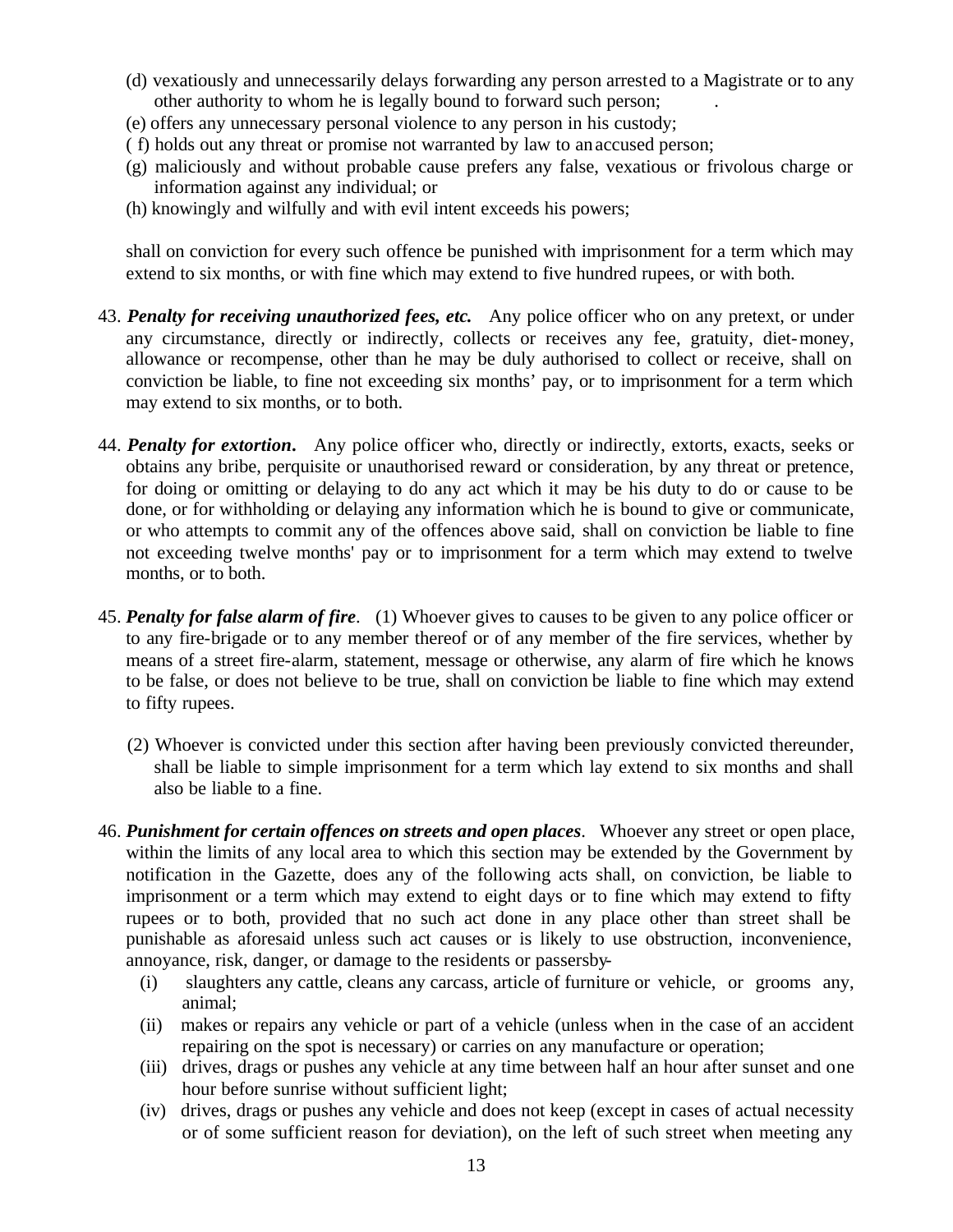other vehicle or on the right of such street when passing any other vehicle;

- (v) rides or drives, any animal, or drives, drags or pushes any vehicle in a rash or negligent manner, or trains or breaks any horse or other cattle;
- (vi) drives, drags or pushes any vehicle without springs on any street except on the side thereof;
- (vii) leads or rides any animal, or drives, drags or pushes any vehicle, upon any foot-way or fastens any animal so that it can stand across or upon any street or foot-way;
- (viii) permits any cattle or vehicle to be under the control of a child under the age of twelve years;
- (ix) conveys through the streets any article which projects more than five feet in front or behind the vehicle or vehicles on which it is placed;
- (x) affixes or causes to be affixed any bill, notice, document, paper or other thing upon any street or place of public resort or upon any building, monument, statue, effigy, post, wall, fence, tree or other erection therein or in any manner defaces, disfigures, writes upon or otherwise marks or causes to be defaced, disfigured, written upon or otherwise marked any street, public place or any such building, monument, statue, effigy, post, wall, fence, tree or erection without the consent of the owner or occupier thereof;
- (xi) causes mischief by any negligence or ill- usage in the driving, management or care of any animal or vehicle;
- (xii) commits nuisance by easing himself or permits any person under his control to commit a nuisance as aforesaid.
- 47. *Penalty for wilful trespass*. Whoever without reasonable excuse wilfully enters into or on any dwelling-house or other building or on any land or ground attached thereto or on any boat, vehicle or vessel, or on any ground belonging to the Government or appropriated to public purposes, shal1 be liable on conviction to imprisonment for a term not exceeding six months or to fine not exceeding five hundred rupees or to both.
- 48. *Penalty for being found armed between sunset and sunrise intending to commit an offence, etc***.** Whoever is found, between sunset and sunrise-
	- (a) armed with any dangerous instrument with intent to commit an offence;
	- (b) having his face covered or otherwise disguised with intent to commit an offence;
	- (c) in any dwelling-house or other building or on board any vessel or boat, without being able satisfactorily to account for his presence there;
	- (d) lying or loitering in any bazaar, street, yard or other place, being a reputed thief and without being able to give a satisfactory account of himself; or
	- (e) having in possession without lawful excuse any implement of house-breaking;

may be arrested by any police officer without a warrant and shall be liable on conviction to imprisonment for any term not exceeding three months.

- 49. *Penalty for buying or taking pledge from a child***.** In any local area to which this section may be extended by the Government by notification in the Gazette, whoever without the knowledge and consent of the owner buys any jewel, watch, fountain pen, bicycle, utensil or other article of value from any child apparently under the age of fourteen years, or takes any article on pawn or pledge from such a child shall be liable on conviction to fine not exceeding one hundred rupees.
- 50. *Penalty for lighting bonfire, discharging firearm, etc. in, over or near any public place***.** In any local area to which this section may be extended by the Government, by notification in the Gazette, whoever, except at such times and places, as the District Magistrate may allow, in, over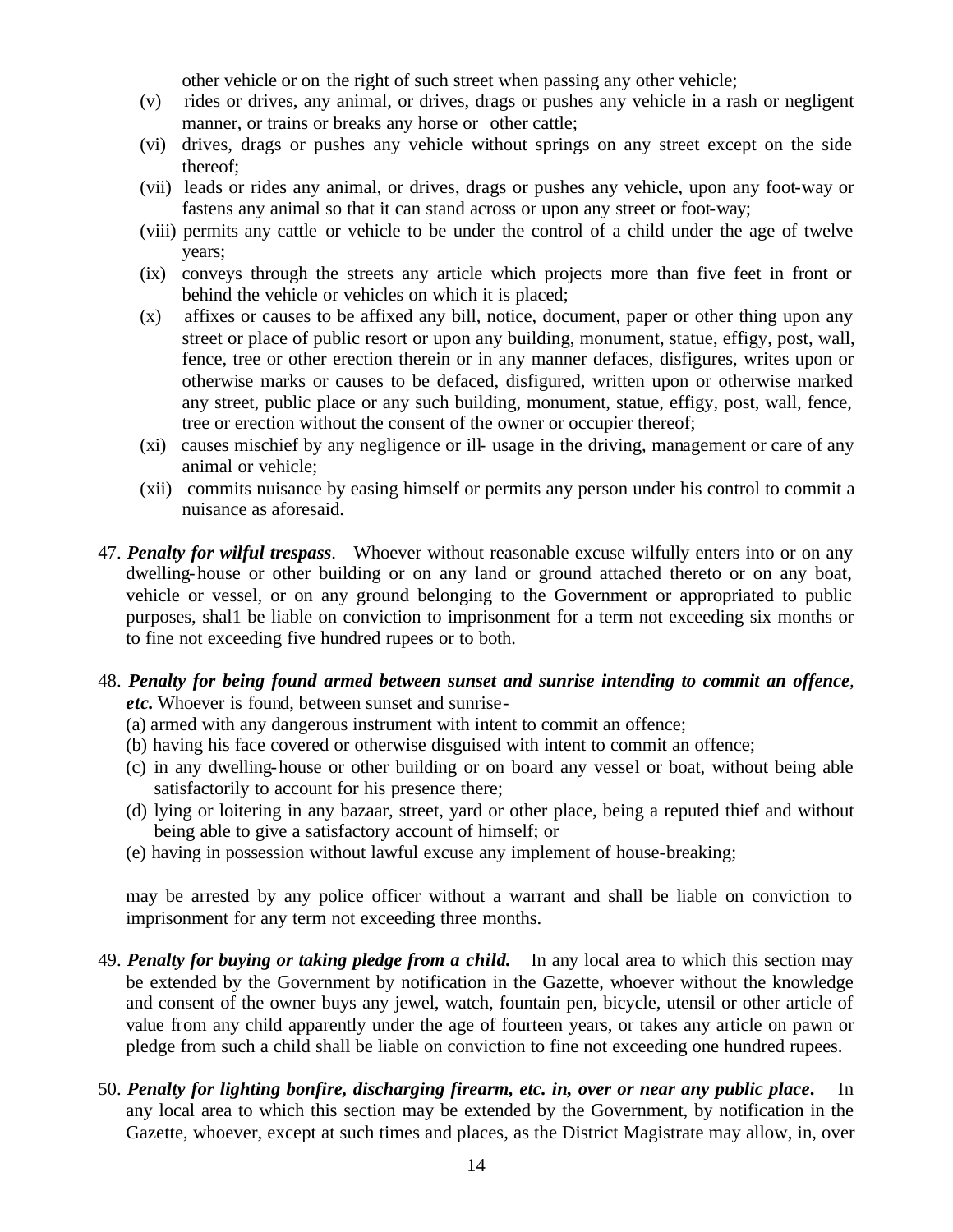or near any public place, lights any bonfire, discharges any firearm or air-gun, lets off or discharges any firework, or sends up any fire-baloon, or permits such act to be fine not exceeding fifty rupees. In the event of any such act being done within any private premises the person having the immediate control of such premises shall be deemed to have permitted the act, unless he can prove that the act was committed without his knowledge.

51. *Penalty for drunkenness or riotous or indecent behaviour in street, etc*. Whoever in any street or public place or in any court, police station or other police office or in any place of public amusement or resort or on board any passenger boat or vessel or in any public passenger vehicle, is found drunk and incapable of taking care of himself or is guilty of any violent, riotous, disorderly or indecent behaviour shall on conviction be liable to fine which may order extend to fifty rupees or to imprisonment for a term which may extend to eight days.

*Explanation*. 'Public passenger vehicle' means a vehicle used for carrying passengers for hire or reward other than a vehicle which carries passengers for hire or reward under a contract expressed or implied for the use of the vehicle as a whole at or for a fixed or agreed rate or sum.

- 52. *Penalty for failure to conform to lawful and reasonable directions of police officers*. Every person who disobeys any direction, given by a police officer under this Act or rules made thereunder shall on conviction be liable to fire not exceeding two hundred rupees.
- 53. *Penalty for inducing police officers to withhold service, etc***.** Whoever induces or attempts to induce or does any Act which he knows is likely to induce any member of the police force to withhold his service or to commit a breach of discipline, shall on conviction be punished with imprisonment which may extend to six months or with fine which may extend to two hundred rupees or with both.
- 54. *Penalty for contravention of the propositions of Secs. 19 and 20*. Every person opposing or not obeying any order issued under Sec. 19 or Sec. 20 or violating the conditions of any licence granted by the Superintendent of Police for the conduct of assemblies and processions, shall be liable on conviction, to fine not exceeding two hundred rupees.
- 55. *Penalty for breach of conditions of licences*. For any breach of any of the conditions of a licence granted under this Act, other than a licence granted under Sec. 19, the licensee shall be liable on conviction to fine not exceeding one hundred rupees notwithstanding that such breach may have been owing to the default or carelessness of his servant or agent.
- 56. *Contravention of rules and orders*. Whoever contravenes any rule made under Sec. 18 shall on conviction be liable to fine which may extend to one hundred rupees.
- 57. *Contravention of prohibition made under Secs. 21, 22, 23 or 24*. Whoever contravenes any prohibition made under Sec. 21, Sec. 22, Sec. 23 or Sec. 24 shall on conviction be liable to imprisonment for a term which may extend to one month, or to fine which may extend to one hundred rupees, or to both.
- 58. *False statement to obtain employment***.** Any person who knowingly makes a false statement or uses a false document for the purpose of obtaining for himself or any person, employment or release from employment as a police officer, shall on conviction be punished with imprisonment for a term which may extend to three months, or with fine which may extend to one hundred rupees, or with both.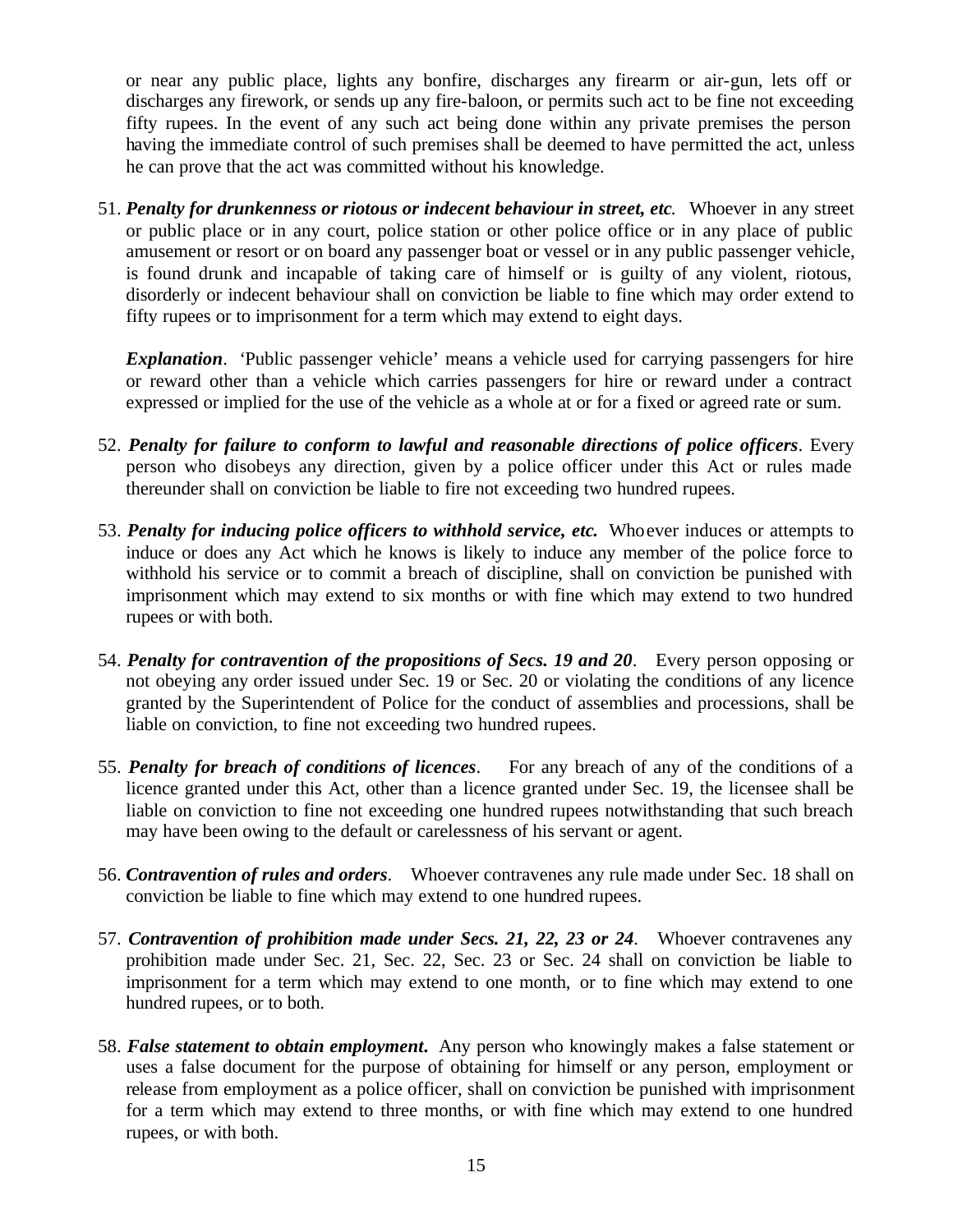- 59. *Power to prosecute under other law not affected*. Nothing contained in this Act shall be construed to prevent any person from being prosecuted under any other Act for any offence made punishable by this Act, or from being liable under any other Act to any other or higher penalty or punishment than is provided for such offence by this Act.
- 60. *Recovery of fines imposed by Magistrates*. The provisions of Secs.6 to 70 of the Indian Penal Code, 1860, and of Secs. 386 to 389 of the Code of Criminal Procedure, 1898, with respect to fines, shall apply to fines imposed under this Act.

# CHAPTER VII

### **Miscellaneous**

- 61. *Public notices how to be given*. Any, public notice required to be given under any of the provisions of this Act shall be in writing signed by the officer issuing such notice, and, shall be published in the locality to be affected thereby, by affixing copies thereof in conspicuous public places or by proclaiming the same, with beat of drum or by advertising the same in the Gazette or in any newspaper having circulation in the locality as such officer may deem fit.
- 62. *Method of proving order and notification issued under this Act*. (1) Any order or notification published or issued by the Government under any provision of this Act and the due publication and issue thereof may be proved by the production of a copy thereof in the Gazette.
	- (2) Any order or notification published or issued by a Magistrate or Police officer, under any provision of this Act may be proved by the production of a copy thereof in the Gazette or of a copy thereof signed by such Magistrate or officer, and certified by him to be a true copy.
- 63. *Licences and written permission to specify condition, etc., and to be signed***.** (1) Any licence or written permission granted under the provisions of this Act shall specify the period and locality for which, and the conditions and restrictions subject to which, the same is granted, and shall be given under the signature of the officer issuing the same.
	- (2) *Revocation of licences, etc*, Any licence or written provision granted under this Act may at any time be suspended or revoked by the officer issuing the same if any of its conditions or restrictions is infringed or evaded by the person to whom it has been granted, or if such person is convicted of any offence in any matter to which such licence or permission relates.
	- (3) *Grantee to produce, licence, etc., when required*. Every person to whom any such licence or written permission has been granted shall while the same remains in force at all reasonable times, produce the same, if so required by the Police officer.
- 64. *Magistrate or Police officer not liable for anything done in good faith***.** No Magistrate or Police officer shall be liable to any penalty or payment of damages on account of any act done or intended to be done in good faith in pursuance of any duty imposed or any authority conferred on him by any provision of this Act or of any other law for the time being in force conferring owner on the Magistrate or Police officer or of any rule, order or direction lawfully made or given thereunder.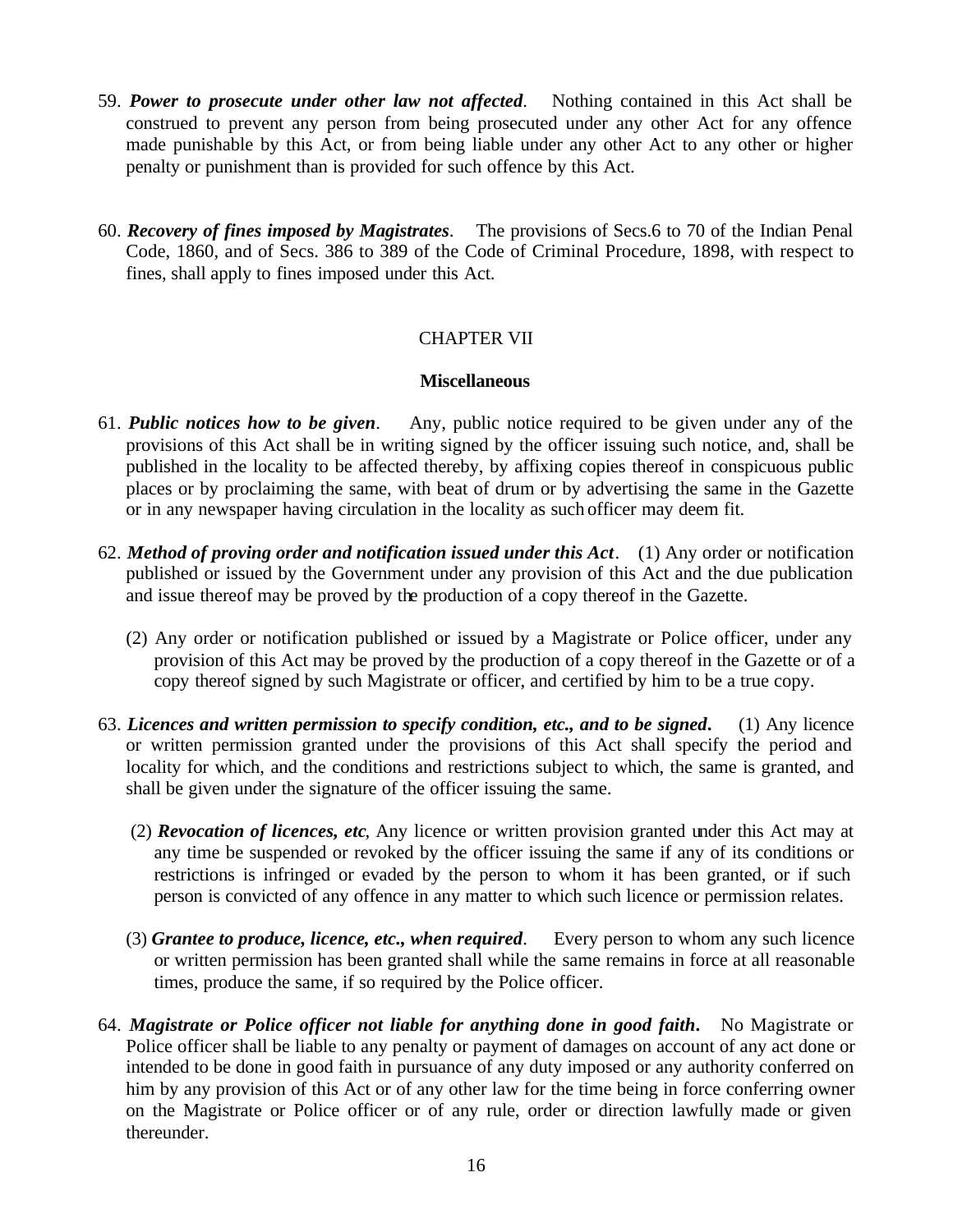- (2) *Person duly appointed or authorised not liable for anything done in good faith*. No person duly appointed or authorised shall be liable as aforesaid for giving effect in good faith to any such order or direction issued by the Government or by a person empowered in that behalf under this Act or any rule made under any provision thereof.
- (3) *Suit or prosecution not to be entertained if institued more than six months after the date of the act complained of*. No court shall take cognizance of any suit or complaint, in respect of any offence or wrong alleged to be committed or done by a Magistrate, Police officer or other person on account of any act done in pursuance of any duty imposed or authority conferred on him by this Act or any other law for the time being in force or of any rule, order or direction lawfully made or given thereunder unless the suit or complaint is filed within six months of the date on which the offence or wrong is alleged to have been committed or done.
- (4) *Two months' notice before suit*. No suit as aforesaid shall be instituted against any Magistrate, Police officer or other person until the expiration of two months next after notice in writing containing a sufficient description of the wrong complained of and the relief claimed has been given to him.
- (5) *Plaint to set forth service of notice and tender of amends*. The plaint shall set forth that a notice as aforesaid has been served on the defendant and the date of such service, shall state whether any, and if so what, tender of amends has been made by the defendant. A copy of the said notice shall be annexed to the plaint endorsed or accompanied with a declaration by the plaintiff of the time and manner of service thereof.
- (6) *Tender of amends made before suit*. Whenever it is proved to the satisfaction of the court, that, before the suit was instituted, tender of sufficient amends has been made to the plaintiff, the plaintiff shall not get his costs nor any relief not included in such tender, and shall pay the costs of the defendant in the suit:

Provided that no action shall lie when such Magistrate, Police officer or other person has been prosecuted criminally for the same act.

- 65. *Plea that act was done under warrant*. (1) When any action or prosecution is brought or any proceedings held against any Police officer for any act done by him in such capacity, it is open to him to plead that such act was done by him under authority of a warrant issued by a Magistrate.
	- (2) Such plea may be proved by the production of the warrant directing the act, and purporting to be signed by such Magistrate; and the defendant in his favour notwithstanding any defect of jurisdiction in such Magistrate. No proof of the signature of such Magistrate shall be necessary, unless the court thinks there is reason to doubt its genuineness:

Provided that any remedy which the party may have against the authority issuing such warrant shall not be affected by anything contained in this section.

- 66. *Cognizance of offences*. Offences against this Act, when the accused person or any one of the accused persons is a Police officer, shall not be cognizable by a Magistrate below the rank of a first class Magistrate.
- 67. *Police officers to keep diary***.** It shall be the duty of every officer in charge of a police station to